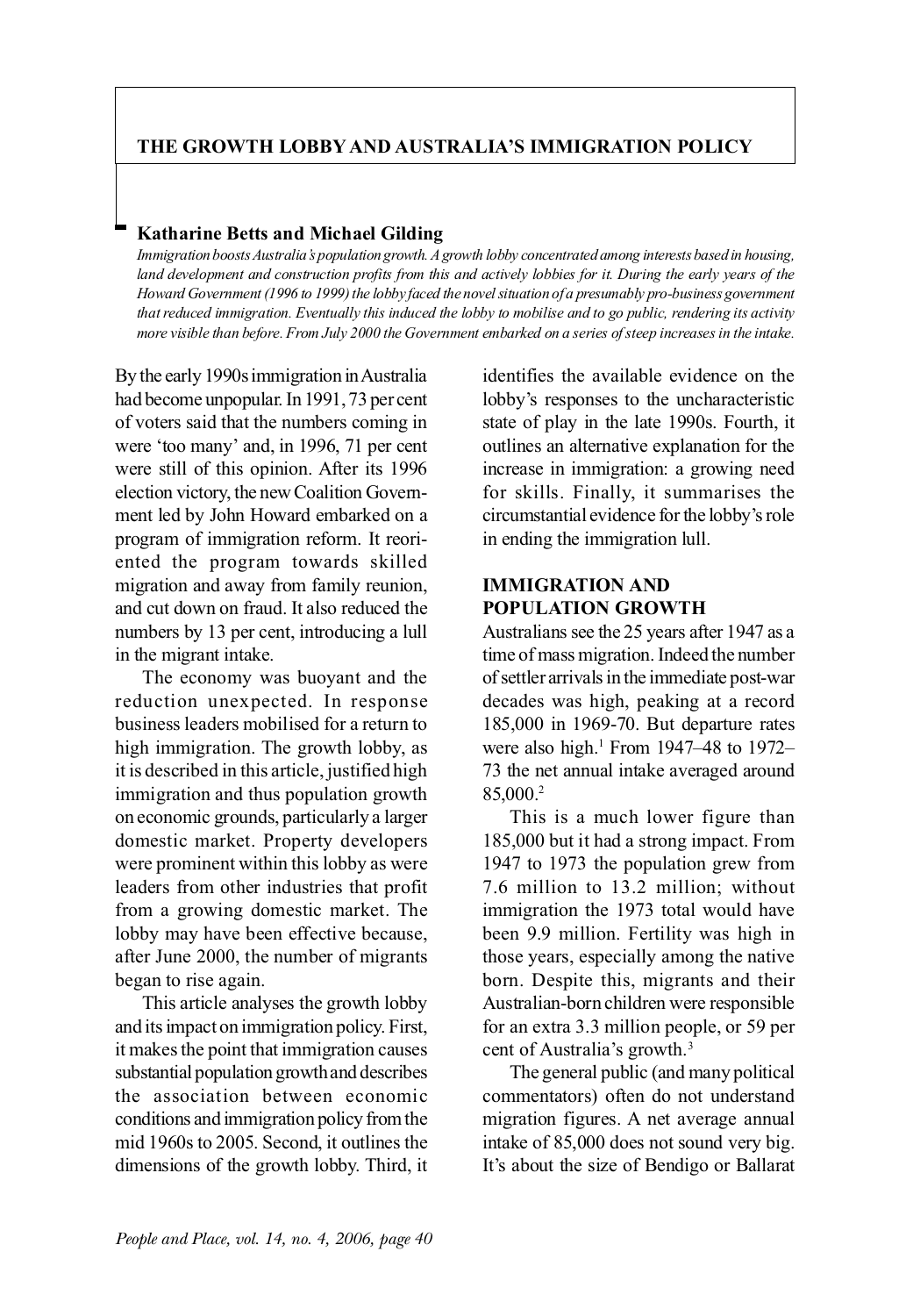or a mid-size suburb in a capital city. But the numbers cumulate and the new arrivals have Australian-born children. Over time 85,000 (or 80,000) a year adds up to a lot of people.

Table 1 sets out recent population projections from the Australian Bureau of Statistics (ABS) with different fertility and migration assumptions. It shows that a steady net intake of 80,000 per year over the next fifty years would add over five million extra people (and would account for between 72 and 87 per cent of all the projected growth). And as Table 1 shows, net 110,000 a year, or net 140,000, adds up to even more—an extra 7.1 to 9.3 million.

Immigration has radically increased the size of Australia's population in the past and, as the projections show, would continue to do so in the future. Unlike the two other demographic variables—fertility and mortality—it is directly under the control of policy makers. This means that federal politicians can choose whether the number of Australians reaches 32 million in 2050 or stays close to 21 million. The choices these politicians make will have a big effect on the way we live. For example, the ABS projection series B of net 110,000 a year (with a total fertility rate of 1.7 and a moderate increase in life expectancy) would add 1.3 million to Sydney, taking it to 5.6 million, and 1.4 million to Melbourne, taking it to 5.0 million.<sup>4</sup> Increases of this size may have advantages but they also have disadvantages, including congestion, escalating house prices, and pressure on open spaces, water, and other resources. It is also probable that the advantages and disadvantages would not be evenly spread.<sup>5</sup>

What are the factors that politicians may be taking into account as they make their decisions about immigration? This paper

| <b>TFR</b> | <b>NOM</b>   | 2005 | 2011     | 2021 | 2051 |  |
|------------|--------------|------|----------|------|------|--|
|            |              |      | Millions |      |      |  |
| 1.9        | 140,000      | 20.4 | 22.0     | 24.8 | 31.7 |  |
|            | 110,000      | 20.3 | 21.8     | 24.2 | 29.7 |  |
|            | 80,000       | 20.3 | 21.6     | 23.6 | 27.7 |  |
|            | $\mathbf{0}$ | 20.2 | 20.9     | 22.0 | 22.4 |  |
| 1.7        | 140,000      | 20.3 | 21.9     | 24.5 | 30.1 |  |
|            | (B)110,000   | 20.3 | 21.7     | 23.9 | 28.2 |  |
|            | 80,000       | 20.3 | 21.5     | 23.3 | 26.3 |  |
|            | $\mathbf{0}$ | 20.2 | 20.9     | 21.7 | 21.1 |  |

**Table 1: Projected population of Australia, 2004 to 2051, with different levels of fertility and net overseas migration**

Source: *Population Projections, Australia, 2004 to 2101*, catalogue no. 3222.0, ABS, Canberra, 2005, p. 80

Notes: The projections assume that life expectancy at birth increases from its current level of 78.1 years for men and 83.0 years for women to 84.9 years for men and 88.0 years for women. The ABS terms this the 'medium' assumption for life expectancy.

TFR stands for total fertility rate. (In 2004-05 the Australian TFR was 1.797. Replacement fertility is 2.1.) NOM stands for net overseas migration. This is net permanent and long-term migration adjusted for category jumping.

(B) The projection series with TFR at 1.7, NOM at 110,000 per annum, and medium life expectancy is the ABS series B, the medium projection of the three they focus on. (The others are series A and C. A has the TFR at 1.9, NOM at 140,000 per annum and higher life expectancy. C has the TFR at 1.5, NOM at 80,000 per annum and medium life expectancy. Neither A nor C are shown in Table 1.)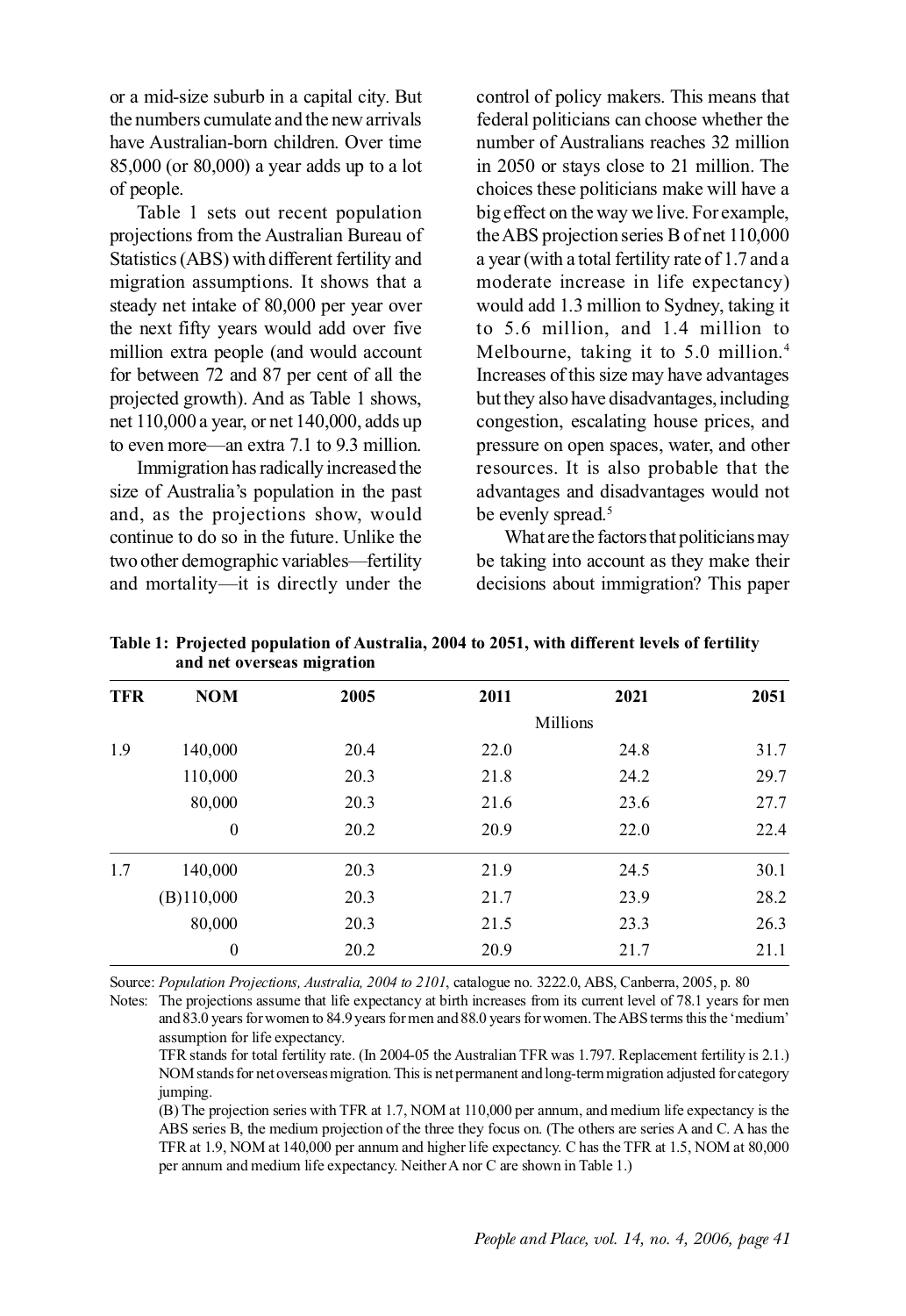cannot provide a definite answer to this question but it can explore some possibilities.

### **FROM WHITLAM TO HOWARD**

The important story concerns the events of the last ten years, and thus what may continue to happen in the immediate future, but we need to put this period into context in order to show why it is important.

Averaging net migration over a period shows its demographic impact but gives a poor picture of the year-by-year history of immigration policy. The size of the program fluctuated between 1947 and 1973 and has continued to do so since. For example, when Gough Whitlam's Labor Government was elected in December 1972 it initially kept the intake high but, by 1975– 76, had cut it to just 45,000. This restraint partly reflected the Government's concern about urban and environmental pressures but was also associated with rising unemployment (and high inflation). A few years after the election of Malcolm Fraser's Coalition Government (in December 1975) the numbers were pushed up again.

Figure 1 shows the pattern from 1959- 60 to 2004-05.6While the net figures show an intriguing pattern of rises and dips, especially during the sharp recessions of the early 1980s and 1990s, the official program is more interesting as it is this that reflects policy changes.

The graph shows the build-up of the early Fraser years. This build-up is unusual because it was instituted during a period of rising unemployment. No government had done such a thing before. Fraser only began to rein the program in when unemployment headed towards 10 per cent, shortly before he lost office in 1983. The graph also shows the later and more considerable increase under Labor and Bob Hawke. Again this increase occurred in the face of high unemployment, and again the Government did not reduce the program until unemployment began to reach 10 per cent. This reduction was followed by a rise after July 1994 (under Paul Keating, also Labor) as the recession eased in the sense that GDP began to grow (though unemployment remained high).<sup>7</sup>

From the end of the war to 1973 unemployment had been low, seldom over two per cent. It reached four per cent in 1974-75 and Whitlam cut the program back. However, the new pattern established in the 1980s and early 1990s was that high unemployment did not act as a brake on immigration until it approached double figures.

But in March 1996 John Howard defeated Keating and immigration policy changed again. Whereas Keating had been pushing the numbers up, Howard brought them down a notch. This introduced a lull in the intake which lasted from 1996-97 to 1999-2000. The lull is unusual because, unlike the two previous contractions, it did not coincide with a recession. The economy was buoyant; indeed GDP had been growing for some years.8 Unemployment was still high (8.2 per cent in June 1996), but it was falling not rising. (In June 1999 it was 6.9 per cent.) Fraser, Hawke and Keating had raised the intake in less propitious circumstances, yet the new Government cut it from 98,000 (in 1995- 96) to 86,000 in 1996-97 and then again to 80,000 in 1997-98. It kept it at around this level until June 2000.

From July 2000, as we can see, it embarked on a sharp series of increases. By 2005-06 the number of permanent visas issued had reached 155,930.<sup>9</sup> This was not as high as the 185,000 of yesteryear but, with lower rates of return, it is likely to lead to higher rates of net migration. (From 2000-01 to 2004-05 net overseas migration averaged 108,500 per year.) Current plans are for an intake of 157,000 in 2006-07.10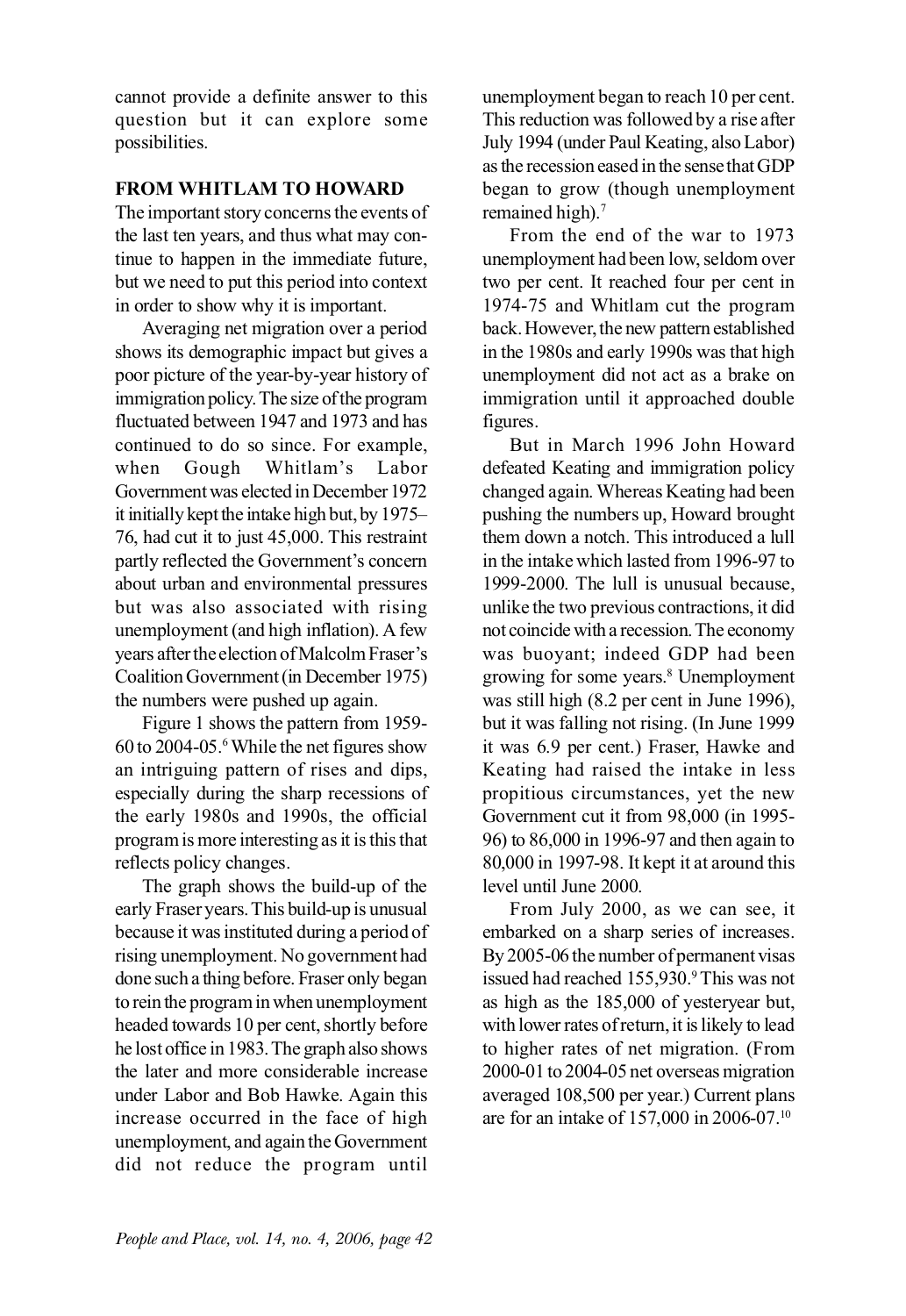#### **THE GROWTH LOBBY**

There are a variety of groups that press governments to increase immigration to Australia. The minority who argue for an increase do so for diverse reasons, including promoting family reunion and humanitarian migration. They operate within a climate of opinion characterised by ignorance of demography, general*—*though weakening—antipathy to immigration among the majority of voters, and strong support for refugees and asylum-seekers among many new-class intellectuals.<sup>11</sup>

The term growth lobby describes those who want governments to increase immigrant numbers for economic reasons. Since the 1970s a number of researchers have emphasised the pivotal role of this lobby in shaping Australian immigration policy. Its core consists of business interests that profit from population growth, especially property developers and operators in the housing and construction industries.12



**Figure 1: Immigration program, net migration and unemployment, 1960 to 2006 (June figures)**

Sources: 1960 to 1974, net total migration and settler arrivals: *Australian Immigration: Consolidated Statistics No. 13*, Department of Immigration and Multicultural Affair (DIMA), 1983; 1975 to 2005 net overseas migration data: Migration, various issues, ABS, catalogue no. 3412.0 and *Australian Demographic Statistics*, various issues, ABS, catalogue no. 3101.0. Program data: annual Immigration Department reports and *Population Flows: Immigration Aspects*, DIMA, various issues. They include the general migration and the humanitarian programs. They do not include New Zealanders.

Unemployment figures from June 1978 to June 2006: *Labour Force, Australia*, Spreadsheets, ABS, catalogue no. 6202.0.55.001 (September 2006); 1976 and 1977: McAllister et al. *Australian Political Facts*, Macmillan, Melbourne, 1997, p. 520; 1975: *Year Book Australia, 2001*, ABS catalogue no. 1301.0; 1972 to 1974: CES data from Hughes, 'The economy', in Patience and Head (Eds), *From Whitlam to Fraser*, OUP, 1979, pp. 15-16; 1961, 1966, 1971: McAllister et al. op. cit., with missing years supplied by Excel's fill function.

Note: Net migration figures are net total migration from June 1960 to June 1974, and net overseas migration from June 1975 to June 2005. Program figures are settler arrivals from June 1960 to June 1974, and Departmental program data from 1975 to 2006. The latter do not include New Zealanders; the former do.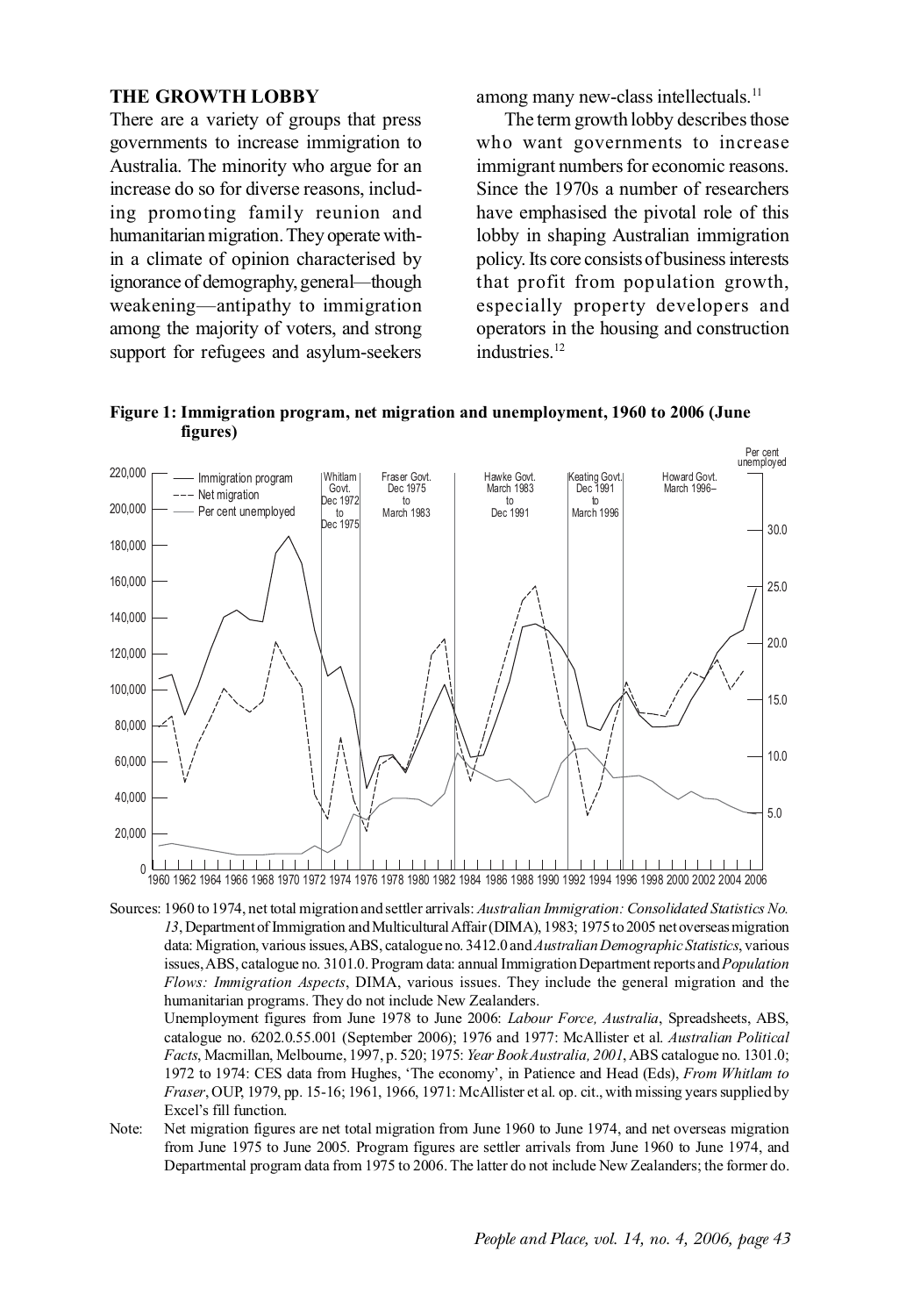The growth lobby is distinctive insofar as it has a vested economic interest in immigration, and its key players are rich and powerful.<sup>13</sup> On this account it has privileged access to government. In particular, it has privileged access to Coalition Governments for whom business is a key constituency.<sup>14</sup> The fact that key players in this lobby are rich and powerful also means that, unlike most of their fellow citizens, they are able to insulate themselves from the costs of population growth.

Growth lobbyists tend not to spend time advocating higher fertility, probably because policy decisions only affect fertility at the margin, and also because the impact of more babies on the demand for housing and construction is slow. In contrast new migrants stimulate demand almost immediately.

There are other industries closely associated with development and housing which also support the growth lobby. Most notably, the Australian media derive a large part of their advertising revenue from developers and real estate agents. And like the housing industry, the media have a limited capacity to export their products so an expanding domestic market suits them well. Media proprietors have supported immigration for a long time. In November 1986 Kerry Packer said: 'It's about time ... that we started to build this nation up to a country with 30 or 40 or 50 or even 70 million people. And it's going to require courage on everyone's behalf to turn around and say it's time we had an immigration policy ... It's time to realise we can't survive with just 16 million people on this enormous island—playing around among ourselves with no real care for the rest of the world'.15 More recently, in November 1999, Rupert Murdoch commented: '[I]t is a pity to see immigrant numbers declining. Australia needs to recommit itself to the challenge and opportunity of large-scale immigration'.16

The media proprietors' vested interest is strategically significant. The country's major national broadsheet, *The Australian* (owned by News Corporation, and thus part of Murdoch's empire), proclaimed in 2003 that 'for years *The Australian* has called for a higher annual immigration intake'. In 2006 this record was extended to having supported 'high immigration for four decades'.17 From January 2001 to October 2006 *The Australian* ran 18 proimmigration editorials $18$  and only one column questioning the environmental wisdom of more growth (by Bob Carr, then premier of New South Wales).<sup>19</sup>

The institutional framework for property development in Australia may go a long way to explain the fact that Australia still has a formal immigration policy with growth targets whereas most other countries do not. Sheila Newman has observed that, in France, the housing and land development industry is controlled by the state. In consequence few individuals can make a profit from speculative investments in urban development and housing and there is no French equivalent of the Australian growth lobby.20

Other businesses with a domestic market—ranging from gambling to financial services—can also expect to profit from the immediate spending power of migrants. In the course of 1999 one of the authors of this article (Gilding) interviewed 43 wealthy Australians drawn from the 'Rich 200' on the 1999 *Business Review Weekly's* rich list.<sup>21</sup> He focused on how they had made their money and what they intended to do with it, rather than on their attitudes to population growth. While it was not apparent at the time, in retrospect 1999 was a pivotal year for immigration policy. Now, in 2006, with the immigration program approaching record levels, it is worth returning to these interviews to analyse what the respondents said about population growth.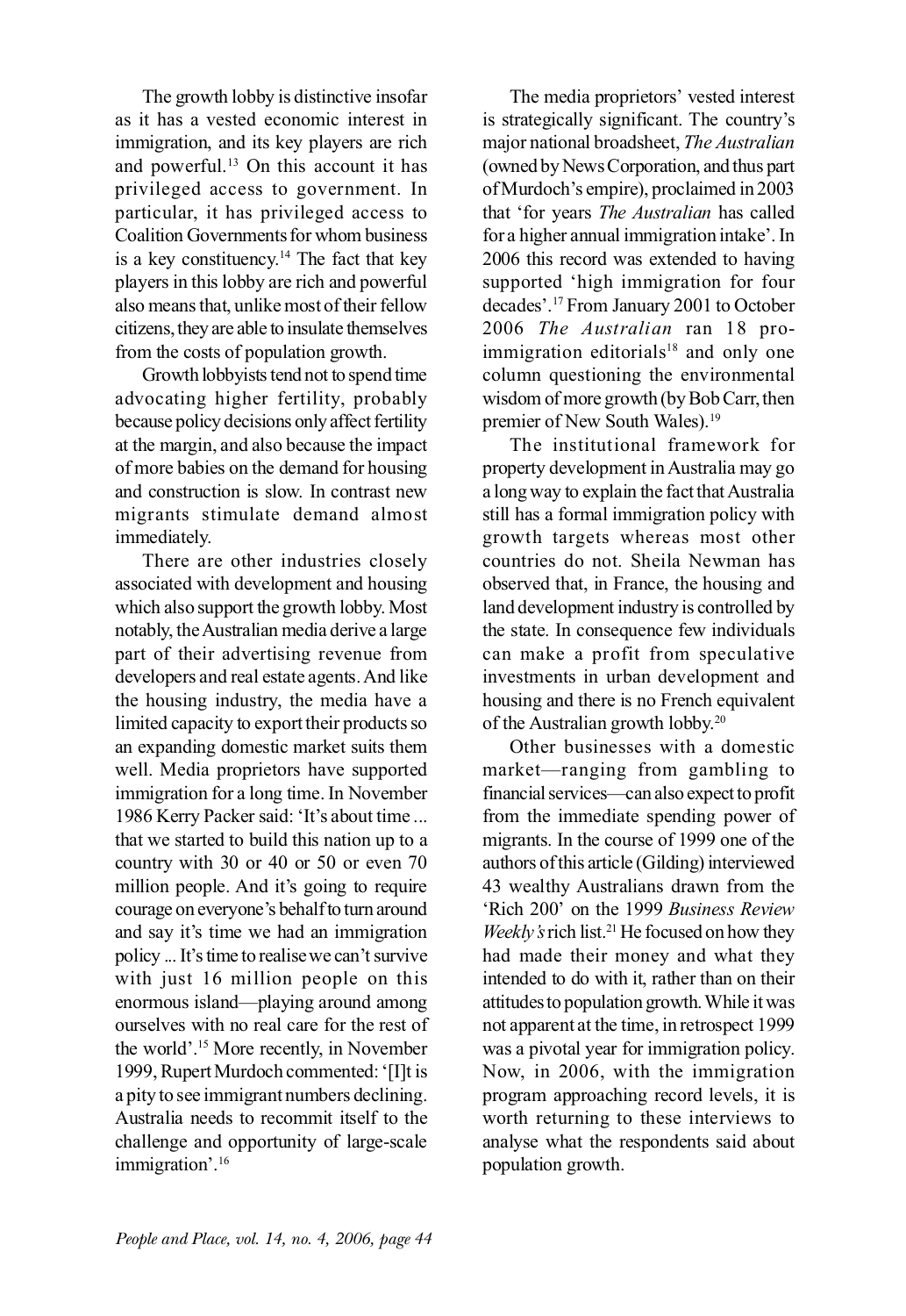Gilding asked his respondents what they considered to be the most important issue facing Australia. Responses varied and it was hard to draw general conclusions, but one of the few repeated themes was the need for immigration to boost domestic consumption. Most notably:

The lack of migration. Also the deregulation of the labor market, particularly young people, juniors excellent resource. (Entrepreneur in domestic services)

I suppose population and growth in population: anything you do here is a numbers problem. That's why you have to go overseas, because there aren't the people and so you've got to populate the place. I think that for local companies to survive, they need more people to bloody sell to. (Technology entrepreneur) Immigration. One hundred per cent, because you can't go a step at all without immigration. We need a minimum—a minimum—of thirty-five million people in this country. (Entrepreneur in domestic services)

My view is population … I just think, at the moment, we should have and be managing a population of twenty-five million which is an extra, I guess you could say, 30 per cent of what we have now roughly. We should really be going for it. (Entrepreneur in domestic retail) $^{22}$ 

## **THE IMMIGRATION LULL AND THE GROWTH LOBBY'S RESPONSE**

Though immigration had become very unpopular in the early  $1990s^{23}$  it was not an issue in the March 1996 election. After its victory, however, the Howard Government embarked on a program of immigration reform, including a reduction in numbers.24 By 1999, public hostility to immigration had eased considerably.<sup>25</sup> But the moderate decrease in migrant numbers meant that business leaders, long accustomed to high immigration as a matter of course, found themselves in new territory. The advent of a non-Labor, presumably pro-business, government which reduced the intake in fair economic times was novel.

Disquiet in business circles was apparent in a 2001 interview conducted with Senator Nick Minchin, Industry Minister and a member of Howard's cabinet. The journalist, Maxine McKew, reported that Minchin was a convinced immigration skeptic and very aware of business pressure on the Government to increase migrant intake:

But he [Minchin] parts company [with business] on a key point that's advanced by many corporate leaders and industry bodies—the need to dramatically increase our population. Can a market of a mere 20 million, it's argued, ever really be taken seriously? Over and over the message from business is the same. Entrepreneurial cultures welcome immigrants on the basis of a simple proposition: who knows where the talent might be? Minchin clearly is unimpressed. 'With great respect to business, they speak, not unnaturally, completely out of selfinterest. They want more people to sell more widgets to. But there is a world of 6 billion customers out there, so I say: "Get out there and sell to the world"'. It's time, Minchin says, that Australian business 'stopped trying to bully governments and the Australian people into a view that we should double our population'. This must go down a treat with assorted CEOs, I suggest. 'Whenever I have this debate with businessmen, I say, for God's sake, read Tim Flannery's The Future Eaters. The fact is there are severe physical limitations in terms of the population we can sustain on this continent'. You sound like … Bob Carr. 'Bob and I have a lot in common on this issue. But it is all there in Tim's book. We made this mistake with European colonisation, we all tried to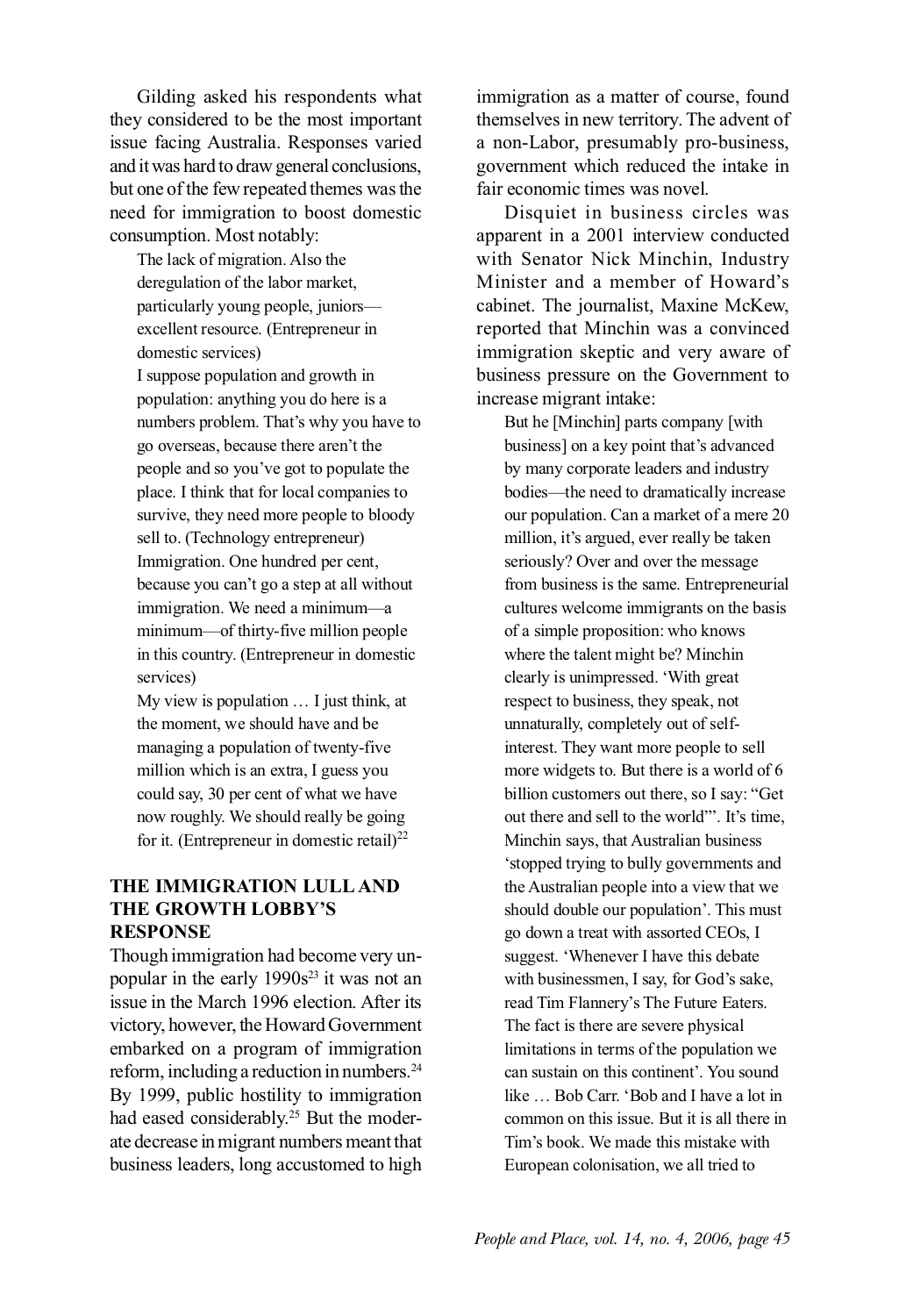believe we could live like Europeans and fare like Europeans. But this ain't Europe. It's a desert'.<sup>26</sup>

Similarly, Gilding's 1999 interviews uncovered frustration with government policy on immigration. The same entrepreneur who said that Australia needed a population of 35 million complained that it needed 'a Prime Minister with enough balls to make that hard decision'. One respondent observed that 'politicians won't take the hard decisions ... because their belief is that they won't be in power next time around'. Another unselfconsciously highlighted his ready access to political leaders, together with his insulation from the negative effects of immigration and population growth:

I'm very pro-migrants. In fact, I think that the number … one thing—bring more migrants out … I'm in favour of … Beazley [Opposition leader], he wants to populate … That's going to be a platform at the next election. I'll be totally behind him. I'll speak to Costello [Treasurer] on Wednesday night about that. Not that he'll take much notice of me, but I'll tell him. The Liberals are hopeless on migration. God! It's not very popular, that's why. It's not very popular with the Liberal governments. There are no votes in migration. Everyone feels insecure. The lower our socio-economic growth, the more insecure you feel. I don't feel insecure. For me, the more that come in, it's more business for me. It's slightly selfish, I suppose. But I really believe that we've got to populate, otherwise we're not going to keep pace.<sup>27</sup>

In this context, a couple of journalists (Grattan and Adams) described cautious mobilisation of business leaders around immigration. In 1997 Michelle Grattan described how some of Australia's 'biggest business names' (including Tony Berg of Boral, Frank Lowy of Westfield, Reg Clairs of Woolworths, and Fred Hilmer, then a

Director of Port Jackson Partners Limited, soon after CEO of Fairfax Holdings) met to discuss strategy. She also highlighted the secrecy in which they worked.

They agreed to what might be dubbed 'pyramid selling' of their viewpoint. They would individually host other lunches, tapping into a broader range of people, including academics, lawyers, community leaders and journalists, to both garner and spread views. So far, some half dozen lunches have been held. WMC's Hugh Morgan attended a Melbourne one; Sydney Committee chairman Rod McGeoch was among the guests at another in Sydney. But there is a strange twist to this emerging network … Those involved are very reluctant to talk about their efforts to put the pro-immigration lobby on a more active and perhaps formal footing. They could as well be setting up a Masonic Lodge as simply organising to give greater currency to a mainstream, albeit currently unfashionable policy position.28

The Australian Chamber of Commerce and Industry was concerned as well.<sup>29</sup> More consumers were not the only problem; there was also a need to import skilled workers. Training locals was too difficult. As the chief executive officer (Mark Patterson) put it, many employers were reluctant to commit themselves to a three- or four-year training period for apprentices because of economic uncertainties.<sup>30</sup> But building and development require customers as well as workers. In May 1999 Wayne Adams wrote: 'Key business interests, including manufacturing, housing construction and a rump inside the Business Council of Australia, want a bigger home market to sell to. And they want more ready access to the world's pool of labour'.31

Berg had been reluctant to be named as a leader of the 'pyramid selling' group but he was clear about his reasons for supporting it: 'A faster growing population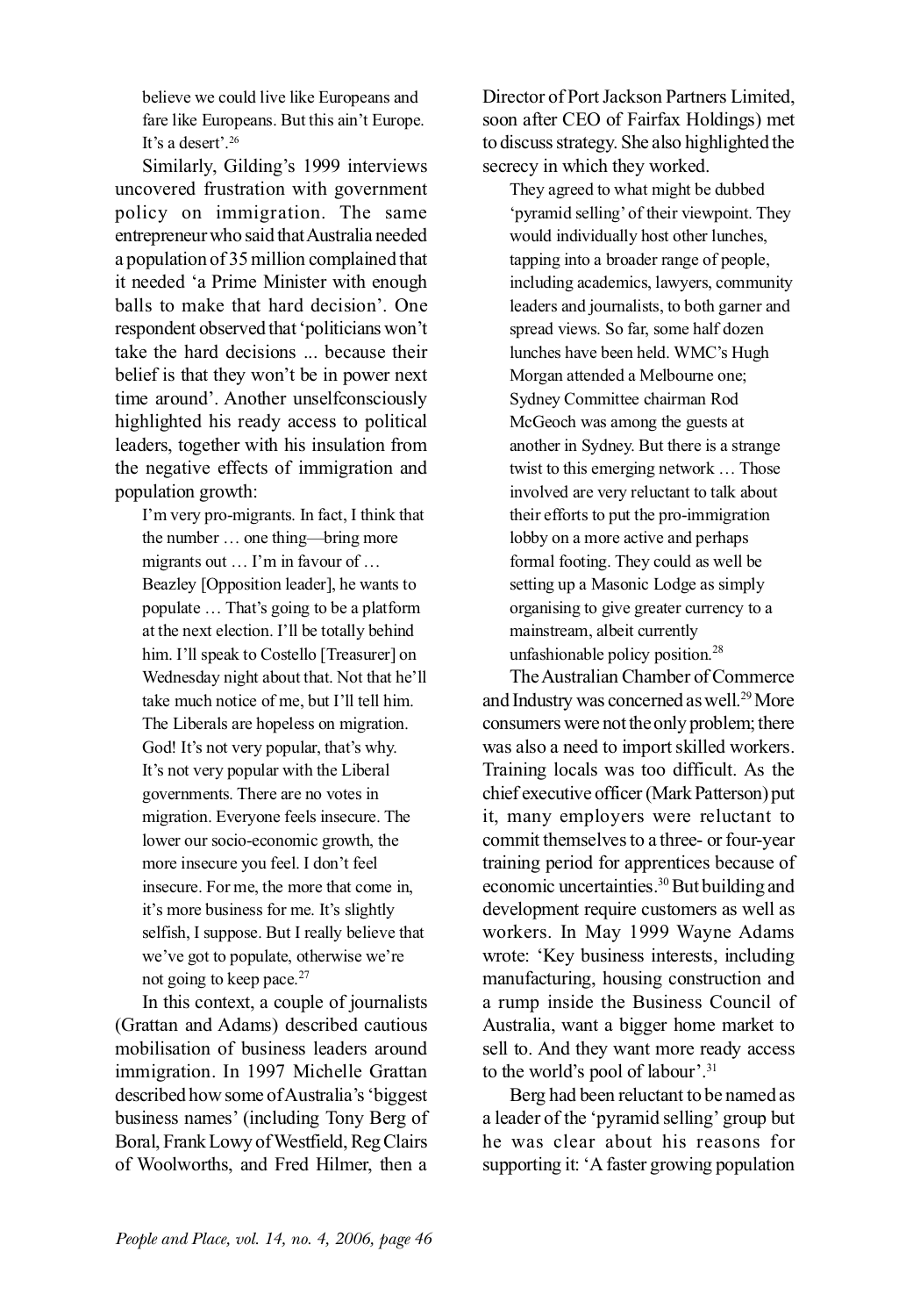increases demand and increases growth'.32 His position also had a moral dimension: 'Do we have the moral right to try and keep our wealth ourselves?' he asked.<sup>33</sup> This illustrates the way that, from time to time, growth lobbyists borrowed the arguments of the humanitarian intelligentsia, and why few members of the intelligentsia criticised the increasing pressure for an increase.<sup>34</sup>

In 1999 the growth lobby gave up secrecy and formalised its position with the establishment of the Australian Population Institute, or 'APop'.35 APop was set up under the patronage of the Urban Development Institute of Australia, a peak industry body, and of Richard Pratt, Chairman of Visy Industries, a manufacturing company producing packaging and paper (and also interested in recycling). The founding president was Albert Dennis. (With his family, Dennis owns the Dennis Family Corporation which 'develops around 700 lots per annum in Queensland and Victoria, and builds around 1,200 houses per annum in Queensland, New South Wales and Victoria'.)<sup>36</sup> At APop's launch Pratt told the gathering of business people that Australians 'should pursue a vision which looks ahead 50 years to a democratic, secure, prosperous, fair and pluralist Australia with a population of 50 million people'.<sup>37</sup>

APop enjoyed support from a raft of business leaders, especially in the property development, housing and construction industries. These included: Michael Hickinbothom, CEO of the Hickinbothom Group, a major South Australian land development and housing firm; Stan Wallis, Chairman of the finance firm AMP; Lindsay Fox, owner of the private trucking company Linfox; and Mark Liebler, a prominent tax lawyer. APop also acquired Steve Vizard, media personality and business man, as 'its public face' and began organising a population summit.38 In Virginia Trioli's words:

The politics of this are intriguing. In one respect, the APop mob is the federal government's nightmare: an educated and commercially powerful bunch of businesspeople with unchangeable views on what makes their work successful, getting together to figure out how to increase Australia's labour force, distinct from any political party's policy. Signed off by one of the great Victorian rugged individualists, Dick Pratt—another person of dangerously firm views and deep pockets—the group has a significant membership of property developers, building industry members and opinionmakers.<sup>39</sup>

The current program is now large. But for some lobbyists the numbers will never be large enough. For example, in October 2006 Harry Triguboff, property developer and one of Australia's 10 richest people, called for a 'massive boost to immigration', aimed towards a population of 150 million by 2050.40 To this end, he argued that national parks should make way for housing saying: 'You go north [from Sydney] and we have all these reserves and you go south and you have all the reserves, and they are the best part of the coast. This is crazy. We should be building on this area'. If people 'want to see trees, they can go to Katoomba, there are plenty of trees there'.41 (Katoomba is a resort town in the Blue Mountains, 110 kilometres west of Sydney.)

This statement was sufficiently brutal in its self interest to provoke a media response. Triguboff had spoken openly of his (successful) efforts to lobby Bob Carr to permit more development, when Carr was premier of New South Wales (NSW), 42 and Paul Keating labelled all NSW Planning Ministers the 'mayor for Triguboff'. Keating added that the 'wall of money coming at a minister is phenomenal because, as you know, the industry is into political donations which in my opinion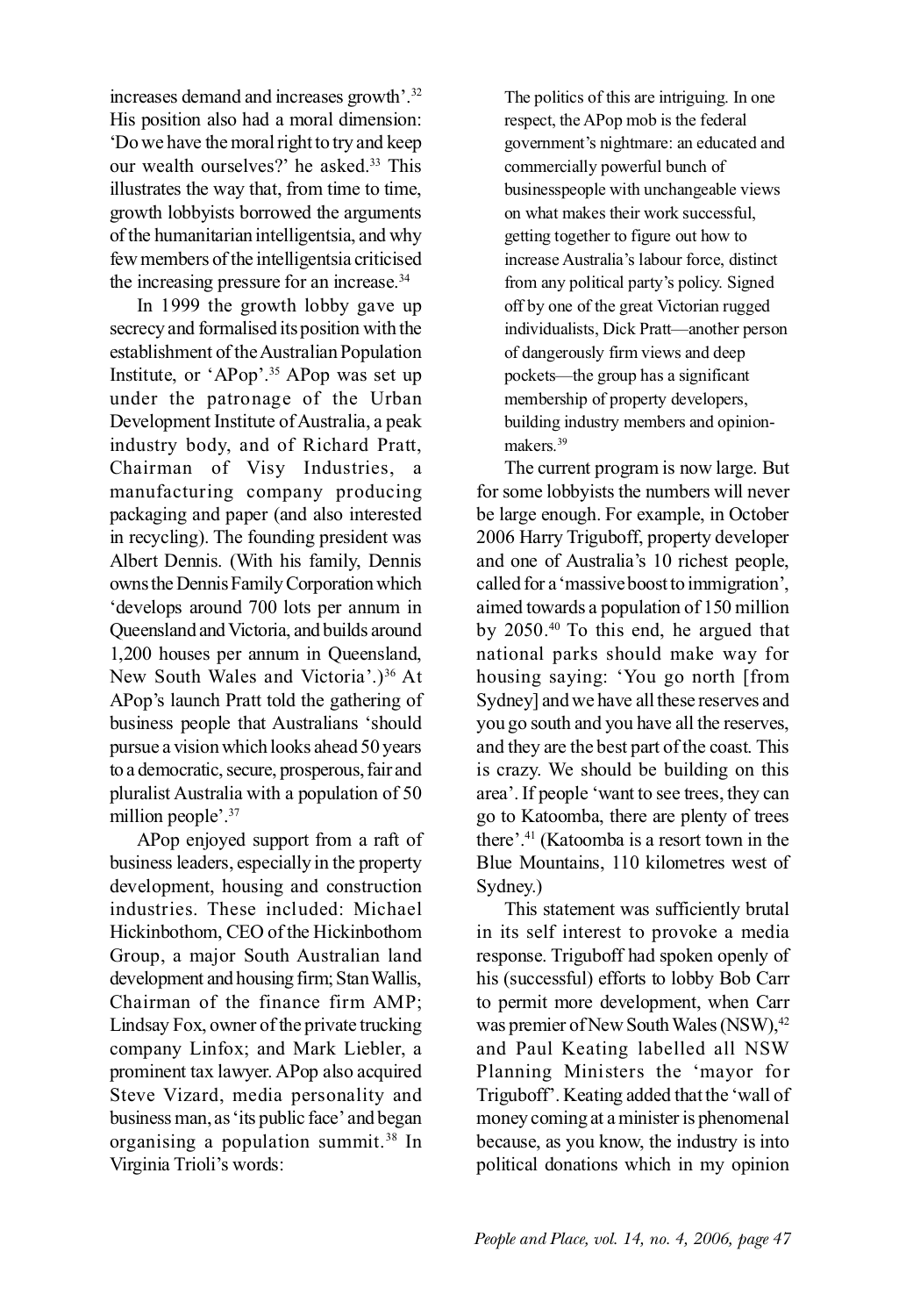should be outlawed'.43 (Despite Triguboff's attentions, it is interesting that Carr maintained strong public opposition to high migration, if it were destined to end up in Sydney. His successor, Morris Iemma, is publicly more accommodating. Shortly after becoming premier in August 2005 he announced that 'NSW is open for business' and said: 'I am determined to keep business rolling. To listen and respond to the concerns of our business community'.)<sup>44</sup>

For Triguboff, Australia's economy 'is based on housing, which is based on a growing population'.45 'Growth begets growth' and cities 'must grow or die'.46And as Keating surmised, he was in a position to pay to make sure his views were heard. Research by the Australian Greens Party revealed that from 1998–99 to the present the NSW Labor Party has received \$8.78 million from developers and the NSW Coalition parties (which are in opposition) \$6.35 million.47

### **A NEED FOR SKILLS?**

By the time APop's population summit was held in 2002 the increase in the immigration program was well advanced. This increase occurred at the same time as an economic boom, lower unemployment and much talk of a need for skilled labour.<sup>48</sup> For example, Wilhelm Harnisch, the chief executive of Master Builders Australia, observed that the increase should 'provide the opportunity to alleviate some of the shortages of skilled trades in the building industry'.49

Yet the argument for immigration based on a need for migrant skills should not be taken at face value. The same case was made in the late 1970s when the Fraser Government justified its high migrant intake at a time of rising unemployment on the basis of skills shortages.<sup>50</sup> It is striking that the intervening 25 years have not been enough to remedy Australian training and education deficiencies. During the ten years of the Howard Government employment has grown by 20 per cent, with particularly high growth in skilled and professional occupations. For example, the number of managers grew by around 46 per cent, professionals by 37 per cent and associate professionals by 39 per cent.51 Yet education and training stagnated. Over these ten years the Government did not allow any increase in local governmentsubsidised university places, while at the same time it discouraged enrolments with HECS fees and very little income support for struggling students.<sup>52</sup> By  $2006$ shortages of professionals in health, engineering and accounting were serious.<sup>53</sup> These shortages are real but there has been no shortage of school leavers who could have been attracted to higher education in order to fill them. But despite increases in the cohort of school leavers, and despite growing demand for highly trained workers, the government has maintained a tight cap on university places for Australian students.

This restriction could have been a calculated strategy designed to create an artificial need for skilled migrants. Or it could have been the result of policy error. The Howard Government is reluctant to finance more subsidised university places for locals, hoping to swing tertiary education towards a user-pays approach. Under this model the cap on university places could have been breached by local students prepared to pay full fees. However the strategy did not work; very few local students took up the full-fee opportunity and almost all the growth in training in Australia over the last 10 years is due to full-fee overseas students. The attempt to redirect tertiary education further down the user-pays path has led, not to a privatised university system, but to the 'self-inflicted wound'54 of labour market shortages. The Government then responded, as in the past, by pressing the immigration button. (In the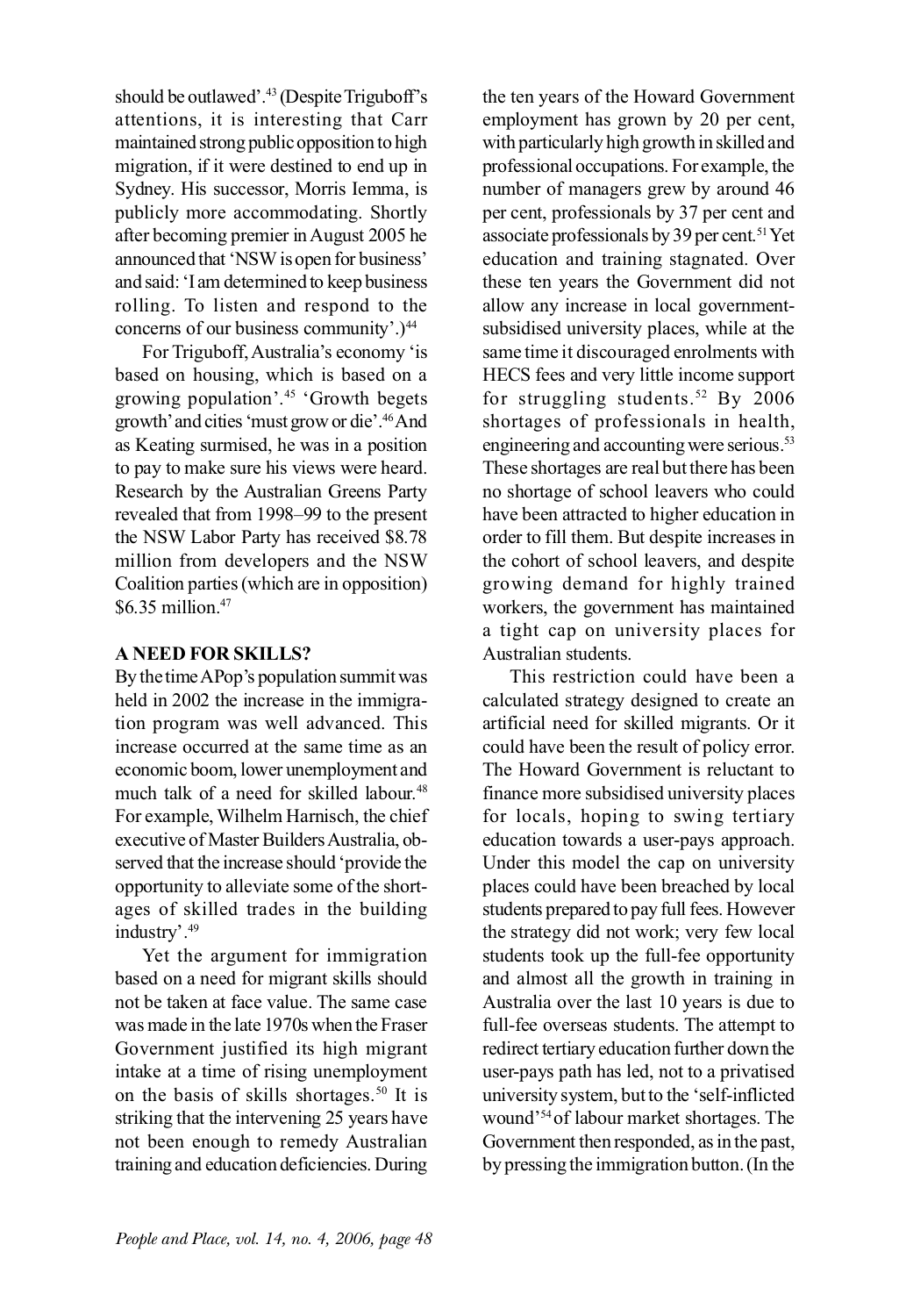case of apprentices in traditional fields, it is employers who decide how many to take. They have responded to increased government inducements to do so with a big upsurge in the last few years—but too late to solve current shortages.)<sup>55</sup> Skills shortages exist but immigration is often an inefficient solution: many of the migrants brought in allegedly to fill skill gaps have been brought in in areas of oversupply.56

In those instances where there is a good fit between a migrant's skills and labour market demand, skilled immigrants are easier to settle. They also tend to be more acceptable to the general public than lowskilled family-reunion migrants and asylum seekers.57 Bringing in skilled migrants may be a serious attempt to remedy the policy errors that have restricted education and training opportunities for existing Australians. Or it may be a convenient way of appeasing the growth lobby. But if the former explanation is valid, we would expect to have seen a strong push to boost local training at the same time as the migrants numbers were being increased. There is no evidence for this.<sup>58</sup> However, the two explanations may work together. The skills shortage was probably not engineered to justify an immigration increase, but once it had been produced immigration was seized on as a happy solution.

### **CONCLUSION**

We cannot explain the Howard Government's immigration policy changes. Definitive answers may have to wait on the release of cabinet documents in thirty years. What we have been able to do is point to the consternation generated among business leaders during the lull, their strong feelings about immigration and population growth, and the extent to which they mobilised in order to promote their interests.

The public record shows that a member of Cabinet was concerned about pressure from the growth lobby, that growth lobbyists organised a pyramid structure to promote pro-immigration views, that they founded the Australian Population Institute, and that, at least in NSW, they gave large amounts of money to political parties. The interview data confirm that some of Australia's richest people are fervent supporters of immigration. The public record also shows that, no matter how high federal politicians push the numbers, some lobbyists will press for more. All of this may mean that, rather than having growth for growth's sake, Australia has growth for the growth lobby's sake.

#### **References**

- <sup>1</sup> From 1946 to 1958 long term arrivals (temporary arrivals of people intended to stay at least 12 months) were included in with the permanent figures and this inflated the number of people presumed to be permanent immigrants. Charles Price writes that prior to 1959 three substantial non-settler elements were included in the so-called permanent arrivals: Australian-born residents returning after trips abroad of 12 months or more; foreign-born well-established settlers who'd made a trip abroad of 12 months or more; and visitors who were indeed long-term visitors. See C. Price, *Immigration and Ethnicity: The Work of Charles Price*, Commonwealth Department of Immigration and Multicultural Affairs, Canberra, 1996, pp. 2–3.
- <sup>2</sup> These are net total migration figures. They are based on all arrivals (short-term or less than 12 months, long term or 12 months or more, and permanent) minus all departures. The sources are *Demography Bulletin*, Bureau of Census and Statistics, Canberra, for immigration figures for 1947–48 to 1958–59 and *Overseas Arrivals and Departures*, Australian Bureau of Statistics (ABS), catalogue no. 3404.0 for 1959–60 to 1970– 71. Differences in the way the statistics were kept before 1959 complicate comparisons between then and now.
- <sup>3</sup> See W. D. Borrie, *First Report of the National Population Inquiry*, The Government Printer of Australia, Canberra, 1975, pp. 101–102. The 1947 population figures are from p. 138.
- <sup>4</sup> *Population Projections, Australia, 2004 to 2101*, catalogue no. 3222.0, ABS, Canberra, 2005, p. 49. In June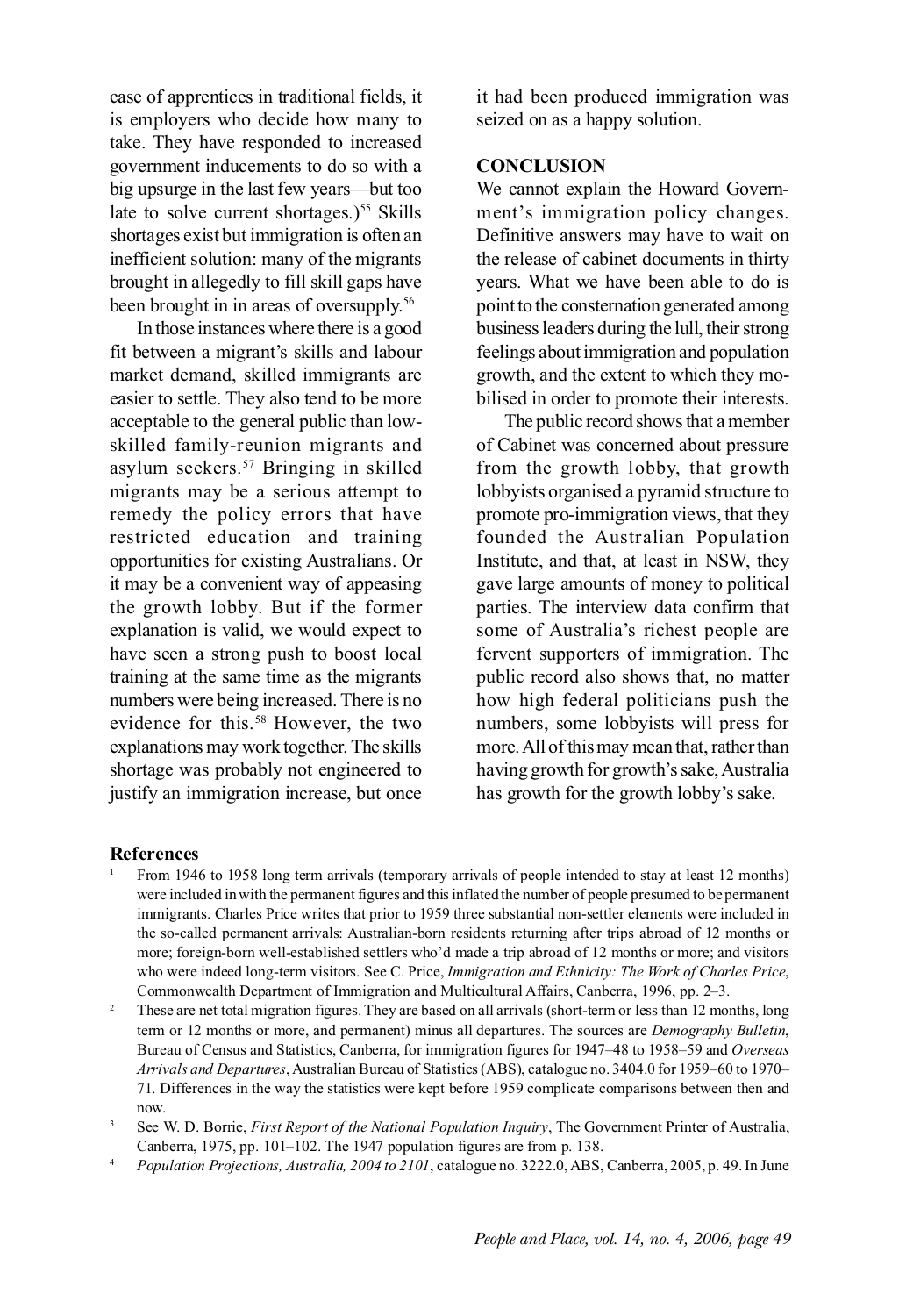2005 Sydney's population was 4.3 million and Melbourne's 3.6 million: *Australian Demographic Statistics (December Quarter)*, catalogue no. 3101.0, ABS, Canberra, June 2006, p. 16

- <sup>5</sup> See J. Giesecke, 'The economic impact of skilled migration', *People and Place*, vol. 14, no. 3, 2006, pp. 48–63.
- <sup>6</sup> The net figure shown in Figure 1 is net overseas migration (NOM) which is slightly different form the net total figures cited above for 1946–47 to 1972–73. Unlike the net total figure, NOM is based on net permanent and long-term movement. It is adjusted to take account of category jumping, the tendency of some movers originally counted as short-term to become long-term or permanent and vice versa. The category-jumping data are based on estimates and are subject to revision but they are widely used. However they are not available for years prior to 1975.
- <sup>7</sup> Growth in GDP was negative from the September quarter 1990 to the June quarter 1991, and hovered around zero for the next two quarters. By September 1992 to June 1993 GDP growth was fairly strongly positive. See *Australian National Accounts: National Income, Expenditure and Product*, spreadsheet, ABS, catalogue no. 5206.0
- <sup>8</sup> *Australian National Accounts: National Income, Expenditure and Product*, op. cit.
- See <www.immi.gov.au/media/statistics/statistical-info/visa-grants/migrant.htm>. This gives 142,930 for the general migration program. Together with an estimate of 13,000 for the humanitarian program this gives 155,930.
- ibid. (This figure also includes an estimate of 13,000 humanitarian migrants.)
- <sup>11</sup> See K. Betts, *The Great Divide: Immigration Politics in Australia*, Duffy and Snellgrove, Sydney, 1999.
- <sup>12</sup> The originators of this thesis are Robert Birrell and Tanya Birrell. See 'The dynamics of immigration policy', in R. Birrell and C. Hay (Eds), *The Immigration Issue in Australia*, Department of Sociology, La Trobe University, Bundoora, 1978 and *An Issue of People (second edition)*, Longman Cheshire, Melbourne, 1987. See also J. Warhurst, 'The growth lobby and its opponents: business, unions, environmentalists and other interest groups', J. Jupp and M. Kabala (Eds), *The Politics of Australian Immigration*, Australian Government Publishing Service, Canberra, 1993. An earlier analysis can be found in M. Walsh, 'The politics of it all', in *How Many Australians? Immigration and Growth*, Australian Institute of Political Science, proceedings of the 37th Summer School, Angus and Robertson, Sydney, 1971. (Walsh defines the growth lobby more broadly to include the Immigration Department itself as well as manufacturers, some unions and local government.)
- <sup>13</sup> In 1971 Appleyard argued that, while immigration in the late 1940s and 1950s had been driven by labour shortages and concern about defence, by the mid 1950s both rationales had faded. However, immigration continued because 'the economy became well and truly conditioned to large intakes each year'. See R. T. Appleyard, 'Immigration and the Australian economy', in *How Many Australians?* 1971, op. cit., p. 3.
- <sup>14</sup> For the privileged position of business in relation to governments, see J. Warhurst, 'Interest groups and political lobbying', in A. Parkin, J. Summers and D. Woodward (Eds), *Government, Politics, Power and Policy in Australia* 8th edn, Pearson, Sydney, 2006, p. 335, and A. Parkin and L. Hardcastle, 'Governmentbusiness relations', in ibid., pp. 343–62. For the privileged position of business in relation to the Liberal Party, see R.W. Connell, and T.H. Irving, *Class Structure in Australian History: Documents, Narrative and Evidence*, Longman Cheshire, Melbourne, 1980, pp. 289–91.
- <sup>15</sup> Quoted in K. Childs, 'And after this break, another Packer drama?', *The Age*, 1987, 21 January, p. 11
- <sup>16</sup> Quoted in 'Murdoch urges Australia to boost immigration', Reuters, 1999, 8 November
- <sup>17</sup> Editorial, 'Migrants inspire us in racing and life', *The Australian*, 2003, 7 November, p. 12, and Editorial, 'Australian values on the front line', *The Australian*, 2006, 16 September, p. 18
- See ibid., and: 'Visas approved', 2006, 18 October, p. 13; 'Making the boom pay for all of us', 2006, 5 August, p. 18; 'Re-skilling Australia', 2006, 18 April, p. 11; 'Future of society', 2006, 20 February, p. 9; 'Inviting immigrants', 2006, 18 January, p. 13; 'A question of skill', 2005, 18 August, p. 9; 'Many more hands make lighter work', 2005, 5 March, p. 16; 'Guests cannot do all the work', 2004, 29 December, p. 12; 'Making the case for more immigrants', 2004, 21 August, p. 18; 'Populism on boatpeople will not wash', 2003, 7 November, p. 12; 'Population debate is about people', 2002, 9 November, p. 18; 'Wave goodbye to the fear of immigration', 2002, 13 July, p. 18; 'Migrants offer more than Carr', 2002, 10 July; 'Six million migrants making us proud', 2002, 19 March, p. 10; 'Let's welcome more immigrants', 2002, 27 February, p. 10; 'Federation a celebration of our nationhood', 2001, 1 January, p. 12.
- <sup>19</sup> B. Carr, 'Small and well formed . . . let's leave it that way', *The Australian*, 2002, 18 March, p. 13
- <sup>20</sup> S. Newman, The growth lobby and its absence: the relationship between the property development and housing industries and immigration policy in Australia and France, MA Thesis, Swinburne University of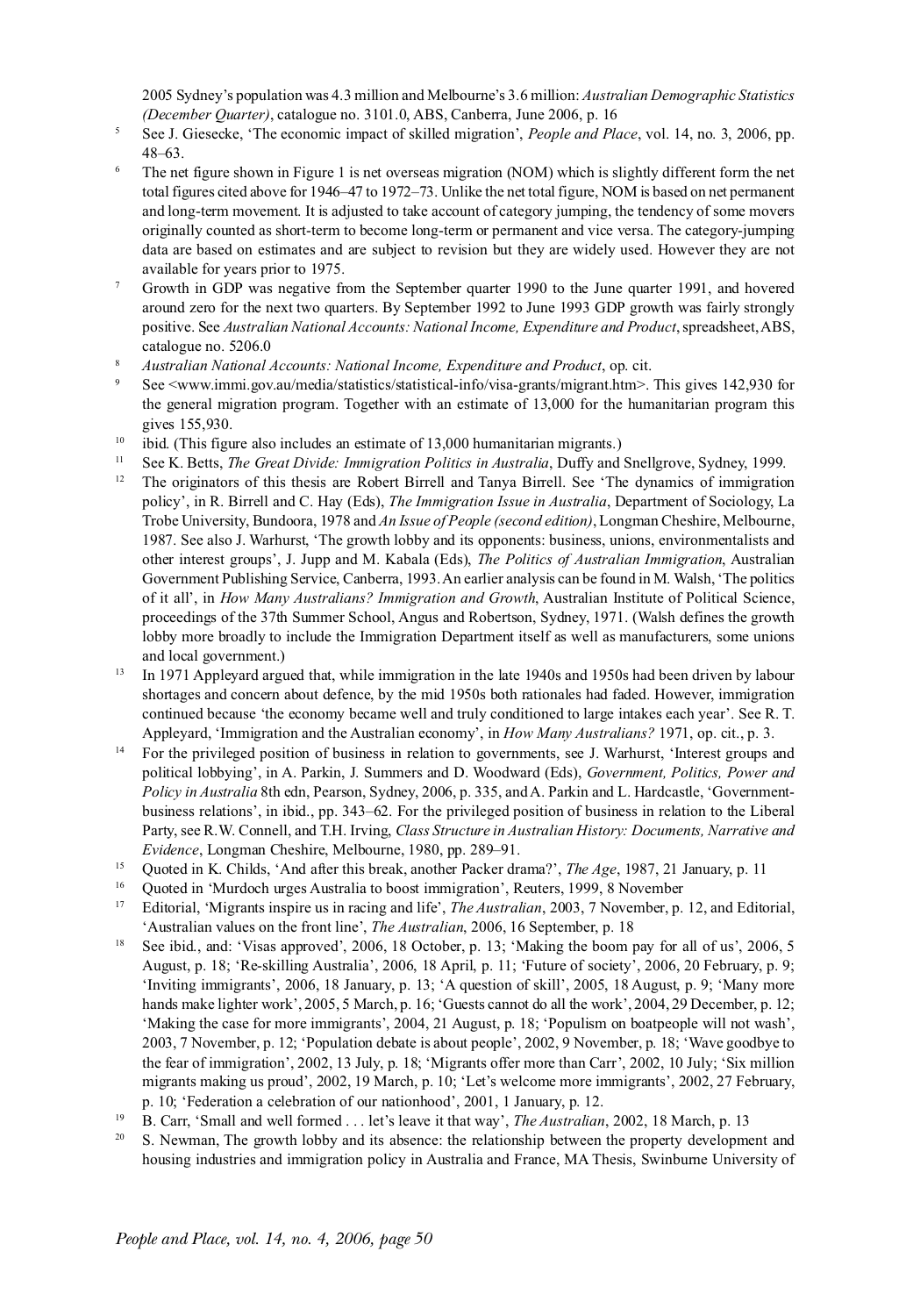Technology, 2002 <http://adt.lib.swin.edu.au/public/adt-VSWT20060710.144805/index.html>

- <sup>21</sup> See M. Gilding, 'Entrepreneurs, elites and the ruling class: the changing structure of power and wealth in Australian society', *Australian Journal of Political Science*, vol. 39, no. 1, 2004, pp. 127–43; M. Gilding, 'Families and fortunes: accumulation, management succession and inheritance in wealthy families', *Journal of Sociology*, vol. 41, no. 1, 2005, pp. 29–45; M. Gilding, *Secrets of the Super Rich*, Harper Collins, Sydney, 2002.
- <sup>22</sup> From transcripts of interviews conducted by M. Gilding in 1999
- <sup>23</sup> In 1991, 73 per cent of voters said that the numbers coming in were 'too many'. See Saulwick Poll, published in *The Age*, 4 November 1991. In September 1996 this figure was still 71 per cent: Newspoll, published in *The Australian*, 4 October 1996.
- <sup>24</sup> See K. Betts, 'Immigration policy under the Howard Government', *Australian Journal of Social Issues*, vol. 38, no. 2, pp. 169-192.
- <sup>25</sup> See M. Goot, 'More "relaxed and comfortable": public opinion on immigration under Howard', *People and Place*, vol. 8, no. 3, 2000, p. 47.
- <sup>26</sup> M. McKew, 'Lunch with Maxine McKew: Senator Nick Minchin', *The Bulletin*, 6 November 2001, pp. 33–34
- <sup>27</sup> From transcript of interview conducted by M. Gilding in 1999
- <sup>28</sup> M. Grattan, 'People power', *The Australian Financial Review*, 1998, 3 July, p. 33
- <sup>29</sup> See M. Grattan, 'Keeping to a tight Australia policy', *The Australian Financial Review*, 1998, 16 November, p. 21, and J. Koutsoukis, 'Double our migrants: industry', *The Age*, 1999, 8 February, p. 3.
- <sup>30</sup> N. Bita, 'Employers court skilled retirees to fill jobs vacuum', *The Australian*, 1998, 3 March, p. 3
- <sup>31</sup> W. Adams, 'Counting heads', *The Australian*, 1999, 4 May, p. 32<sup>32</sup> Oueted in ibid
- Ouoted in ibid.
- <sup>33</sup> Quoted in B. Birnbauer, 'A land half-full', *The Age* (News Extra), 1998, 14 March, p. 4
- <sup>34</sup> See Betts, 1999, op. cit. for evidence of the way in which the intelligentsia's humanitarian ideals of international social justice, combined with their desire to be seen to be anti-racist muted the immigration debate in Australia in the 1980s and 1990s. See also sources quoted in W. Lines, *Patriots: Defending Australia's Natural Heritag*e, University of Queensland Press, St. Lucia, 2006, pp. 128, 180–3, 220, 288– 90, 311–2, 347–8.
- <sup>35</sup> See <http://www.apop.com.au/home.htm>.
- <sup>36</sup> National Planning Conference, 31 August 2006 <http://npc.hia.asn.au/Speakers B\_Dennis.html>
- <sup>37</sup> Quoted in A. Hodge, 'Plea to populate to 50m or perish', *The Australian*, 1999, 25 November, p. 3
- <sup>38</sup> V. Trioli, 'The population agenda', *The Bulletin*, 2002, 19 February, p. 31. The papers from the summit were published in S. Vizard, H. Martin and T. Watts (Eds), *Australia's Population Challenge*, Penguin, Camberwell (Vic), 2003.
- <sup>39</sup> Trioli, 2002, op. cit.
- <sup>40</sup> A. Clennell, 'Triguboff: let's trade trees for homes', *The Sydney Morning Herald*, 2006, 11 October, p. 3
- <sup>41</sup> ibid.
- <sup>42</sup> See ibid.
- <sup>43</sup> Quoted in A. Symonds, 'Keating takes swipe at developers', *The Australian Financial Review*, 2006, 31 October, p. 6
- <sup>44</sup> M. Iemma, 'The business of my Government is business', *The Australian*, 2005, 8 October, p. 29
- <sup>45</sup> H. Triguboff, 'The homegrown economy', *BRW*., 2006, 21 September, p. 20
- <sup>46</sup> H. Triguboff, 'Development should make the most of existing infrastructure', *The Sydney Morning Herald*, 2006, 24 October, p. 15. In this piece he also sets the record straight and claims that he loves trees and would not be able to sell his apartments unless he provided some green space. What he is opposed to is an 'unthinking love of trees'.
- <sup>47</sup> See J. Norrie and A. Davies, 'Cut the political cashflow', *The Sydney Morning Herald*, 2006, 2 November, p. 1.
- <sup>48</sup> See S. Marris, 'Howard to woo brightest migrants', *The Australian*, 2000, 11 December, p. 3; B. Norington, '20,000 foreign workers fill skills gap', *The Australian*, 2004, 28 December, p. 3.
- <sup>49</sup> Harnisch's words are a direct quote; Bethwaite's are indirect. See C. Banham, 'Door opens to 6000 more immigrants', *The Sydney Morning Herald*, 2004, 2 April, p. 1.
- <sup>50</sup> See Betts, 1999, op. cit., pp. 195–197, 211–219.
- <sup>51</sup> B. Birrell and V. Rapson, *Clearing the Myths Away: Higher Education's Place in Meeting Workforce Demands*, Centre for Population and Urban Research, Monash University, Melbourne, 2006, p. 12